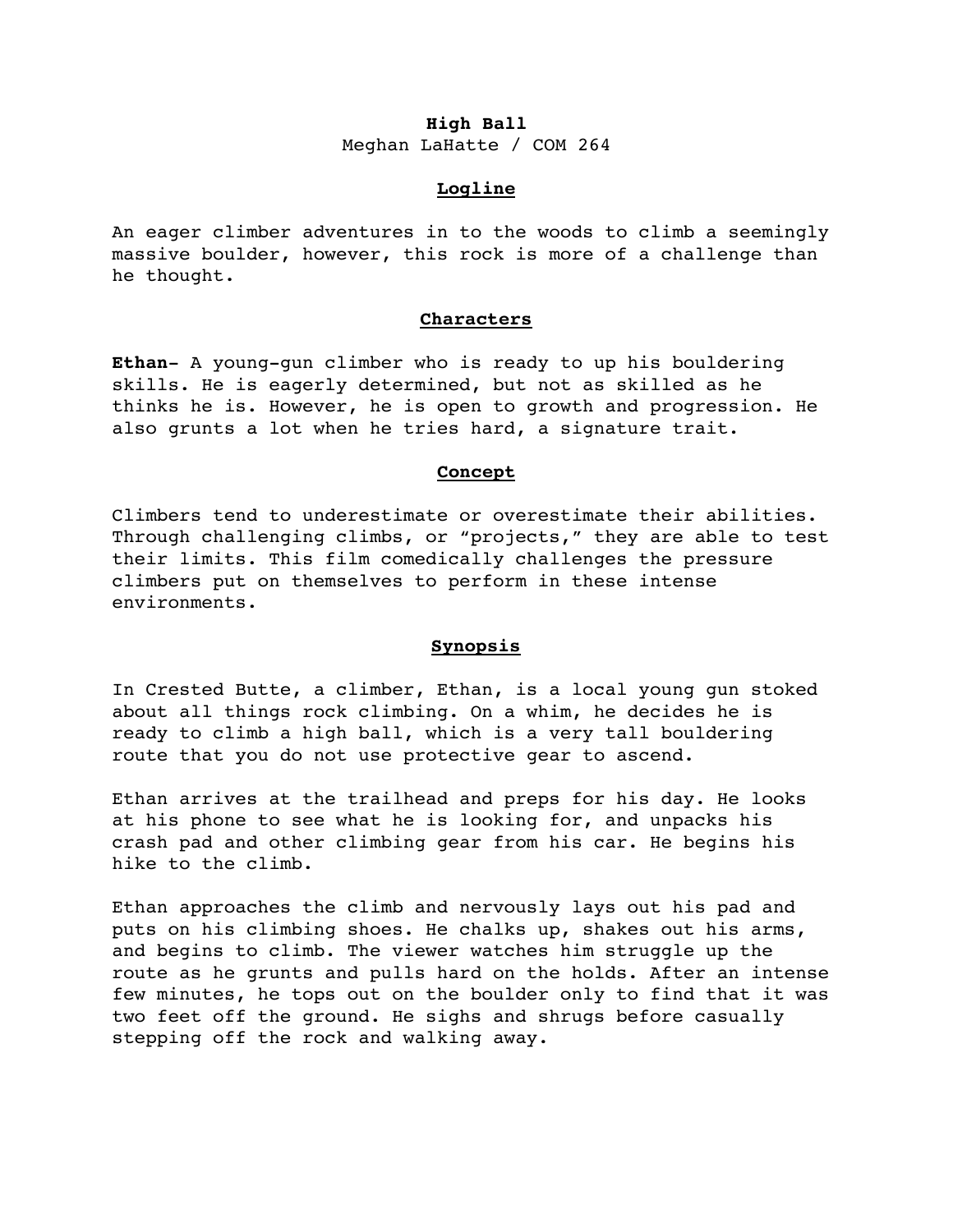## **Genre**

#### Comedy, Adventure

## **Themes**

#### Determination, Overestimation, Courage

## **Shot List**

## Shot 1

The frame fades in from black to show a car pulling up to a trailhead. The camera cuts to the car parking, and the door opening up. We cut to ETHAN, emerging from his vehicle. He pulls out his phone, and the camera pans to it. He is on the climbing app, Mountain Project, and is looking at a high ball climb. He glances at it and puts the phone in his pocket before opening his trunk.

# Shot 2

The camera is looking out from the trunk. We see Ethan pull out a crash pad and shoes from his trunk. He closes the trunk and the shot cuts.

## Shot 3

Various B-roll of Ethan walking up the trail. We see him walking from above and then cut to his shoes crunching leaves as he goes up. Finally, we see him emerge into the bouldering area from the trees.

## Shot 4

The camera pans low to Ethan laying out his pads and putting on his climbing shoes. The camera has various moments that cut close to his eyes, nervously looking up at the boulder. The camera zooms out and he stands up to climb. The viewer still has not seen the climb in full and the camera cuts close to Ethans shoes walking towards the rock.

## Shot 5

The next shots are highly zoomed in moments of Ethan climbing. The viewer sees intimate moments of his fingers gripping the rock fiercely, his shoes pressing hard on the small footholds, and his face making intense expressions. These shots are cut short and fast paced as they transition from one another.